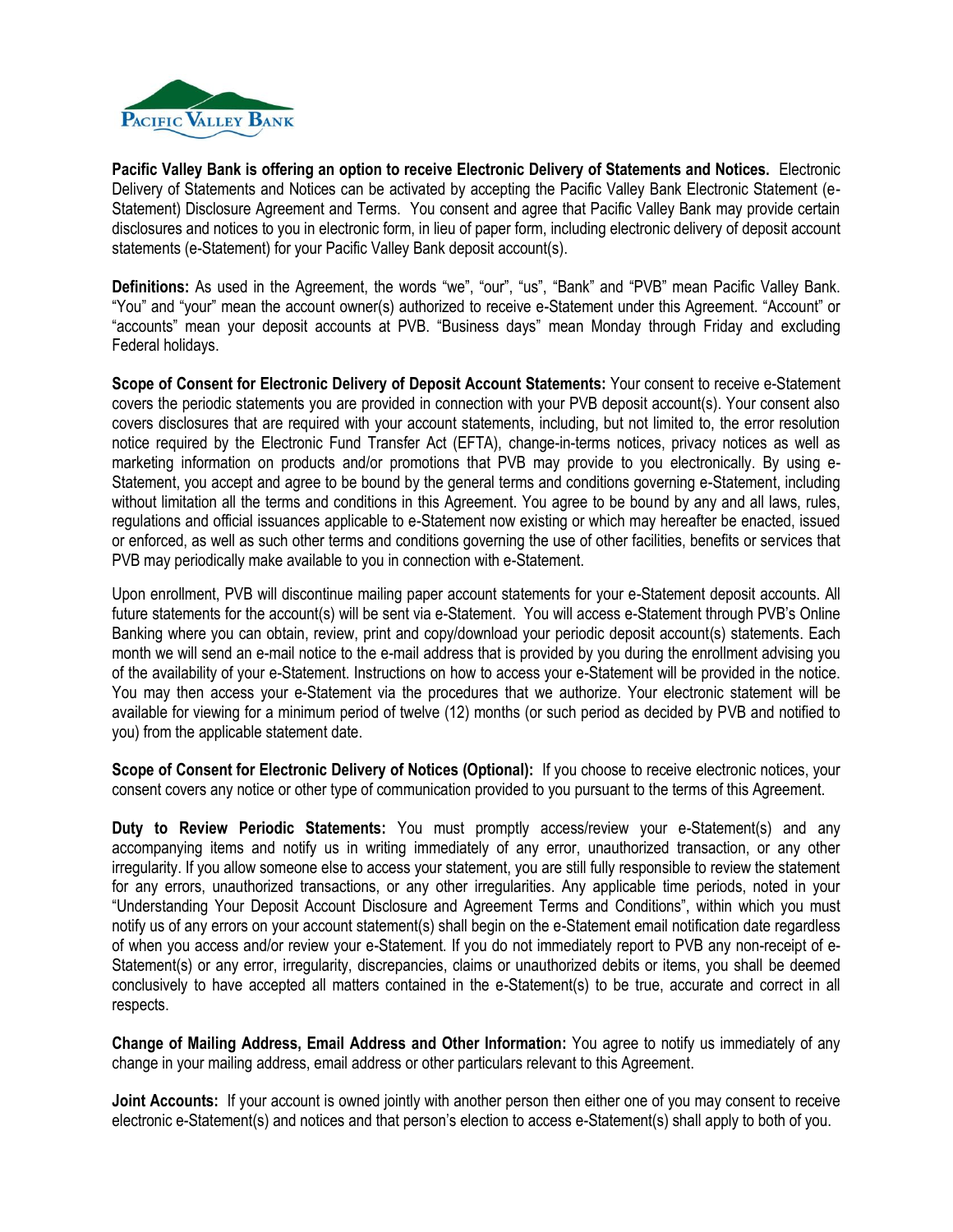**Security:** You agree that PVB shall not be liable if you are unable to gain access to the web site or Pacific Valley Bank Online Banking from time-to-time. You understand that some or all of the e-Statement service and/or other online services may not be available at certain times due to maintenance and/or computer, communication, electrical or network failure or any other causes beyond PVB's control.

You understand the importance of your role in preventing misuse of your accounts and you agree to promptly examine your e-Statement for each of your accounts as soon as you can access it. You agree to protect the confidentiality of your account and account number and your personal identification information. You understand that personal identification information by itself or together with information related to your account, may allow unauthorized access to your account.

**Password Security:** Your Access ID and password that are used to access Pacific Valley Bank Online Banking service should be kept confidential. We strongly recommend that you change your password regularly. You are responsible for keeping your password, account number(s) and other account data confidential.

Change your password frequently and make the password difficult to guess. Using birthdates, social security numbers, or words such as names of people, places, pets, or favorite things in a password is dangerous. Instead, use a more complex password containing random combinations of uppercase letters, lowercase letters, numbers, and symbols, to make it less attractive for a possible intruder. Password requirements are subject to change at PVB's discretion. You must comply with existing and additional security procedures as implemented by the Bank.

**System Requirements:** In order for you to access and retain your e-Statement records, your system must meet the following requirements:

- Internet Access
- An Internet browser that supports 128-bit encryption
- A certified/supported browser
- A PDF viewer

You must also have an active email address.

If your browser does not support 128-bit encryption, you must upgrade it in order to access the secure pages which will allow access to your e-Statement records. We strongly discourage you from using unsupported browsers as they may fail to meet our security requirements. To print or download each e-Statement and notices you must have a printer connected to your PC or sufficient hard-drive space to save your e-Statement or notices.

In some cases, you may also need a specific brand or type of device that can support a particular software application; such as an application may be intended for mobile or tablet device usage.

You are responsible for acquiring, maintaining, and obtaining support for all hardware, software, and connections required to use Pacific Valley Bank Online Banking. For security reasons, you should keep your browser and operating system up-to-date. PVB also recommends the installation of a personal firewall and anti-virus software to protect your data when connected to the internet.

**Change in Terms:** The Bank reserves the right to change the terms and conditions of this agreement at any time, which includes the addition and deletion of e-Statement services. We shall update this agreement on our web site and may notify you of such changes by mail or electronic message to your most recent address listed on our records. The notice will be posted or sent at least thirty (30) days in advance of the effective date, unless an immediate change is necessary to maintain the security of the system. If such an immediate change is made and it can be disclosed without jeopardizing the security of the system, we will provide you with an electronic or written notice within thirty (30) days after any immediate change. By using the e-Statement service when the changes become effective, you agree to be bound by the revised terms and conditions contained in this agreement or you can decline the changes by discontinuing the use of the e-Statement service and notifying us of your election by email or regular mail.